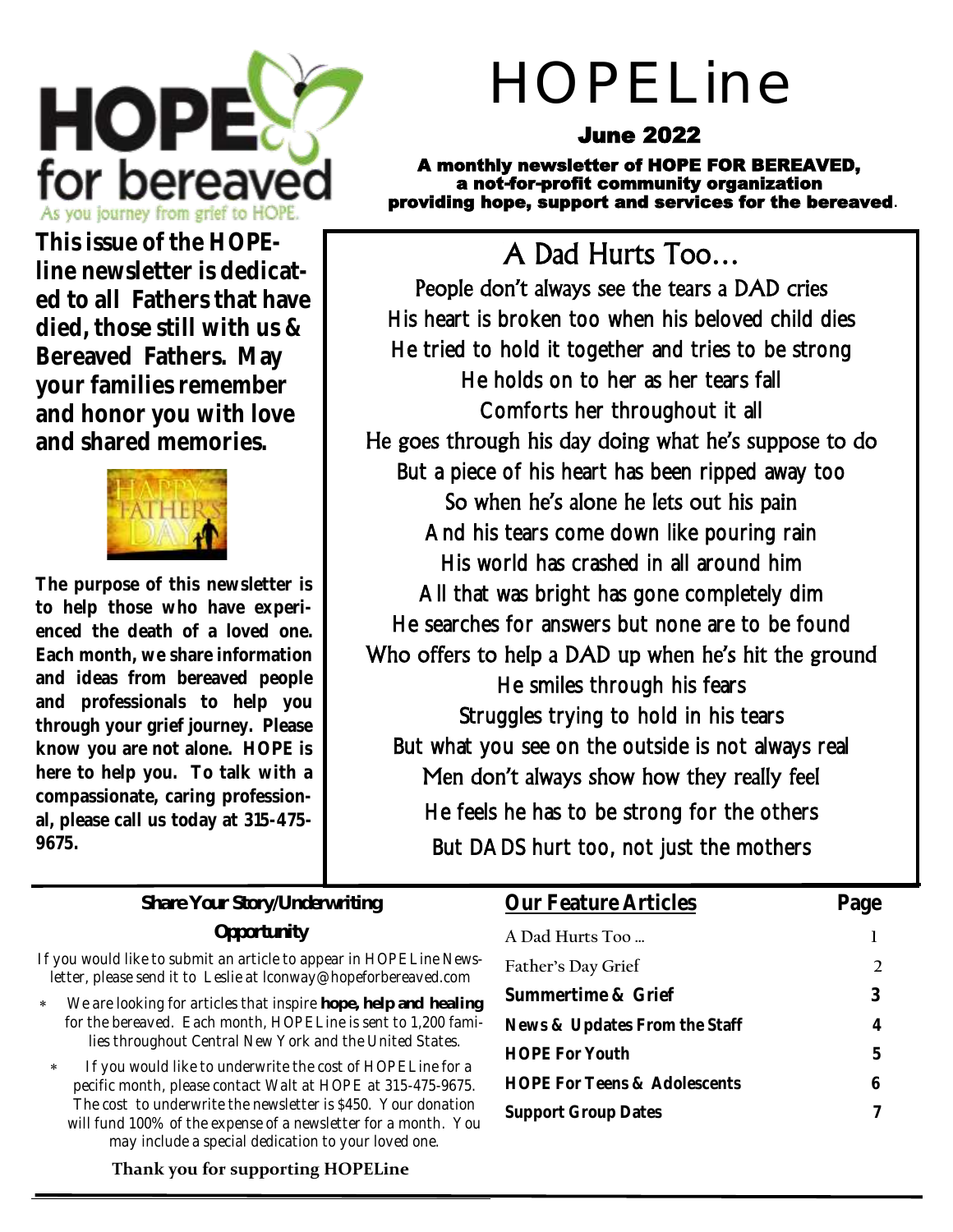### **FATHER'S DAY GRIEF**

**By Maureen Hunter**

Father's Day is filled with the joy and celebration of recognition and acknowledgement, the coming together with family in moments of togetherness. Yet for many it can be tinged with great sadness. For those who know the pain of grief, this day can be one of the many which triggers our loss once more. A day filled with bittersweet memories and the ache of longing.



This day impacts those who not only are physically missing a beloved father or father figure, but for those who are Dads themselves and feeling the stab that comes from

their child not being there to say hello, or come by on this much celebrated family day. A Dad is always a Dad, no matter whether their child was with them for a whisper in time or for a number of years, the bond remains. Then there are those whose fathers have drifted off to a place that is unreachable, a place where their mind is untouchable and we have them but we don't. In all of this there a deep void that hangs in the air and it hurts.

It is a natural thing to focus on what we don't have on this day because it hurts so very much, yet impossible as it seems there is much we do have. Our loved ones imprint themselves on us in ways that we often don't recognise and celebrate, in ways that will remain with us always. Today this is what we have and how we can honour and remember the many beautiful special Dads on this day.

**You will never lose your love** - your love for them and theirs for you. It is there a constant pendulum swinging between the two of you.

**Feel the essence of them within you** - their mannerisms, their joy, their habits, their pursuits, themselves. Bring that to mind, remember them with love, with gratitude, with laughter on this day. Share a beautiful memory, speak their name, eat their favourite food. Live them, celebrate them.

**What did they give you that is yours to keep always** - tap into that today. What did they teach you? What values did you share? Their stories, their life, their view of the world are yours to take a piece of and hold tight.

**What do you love most above all about them?** - your one special thing, the one that encapsulates all that they were and all that they are. Keep it, treasure it and let it bloom in your heart today.

Bring this with you wherever you go this Father's Day. There will be sadness, there will be missing and wishing. Yet amidst that let them imprint themselves in your very being, in the deepest ache of your heart and in the tears that fall from your eyes. Feel their love and feel the essence of who they are with you always.

Maureen Hunter is the founder of Esdeer. She is an inspirational writer and grief steps mentor giving comfort and hope to many. She is passionate about helping people to step through grief and build a new and different life after loss, one that their loved one is always part of.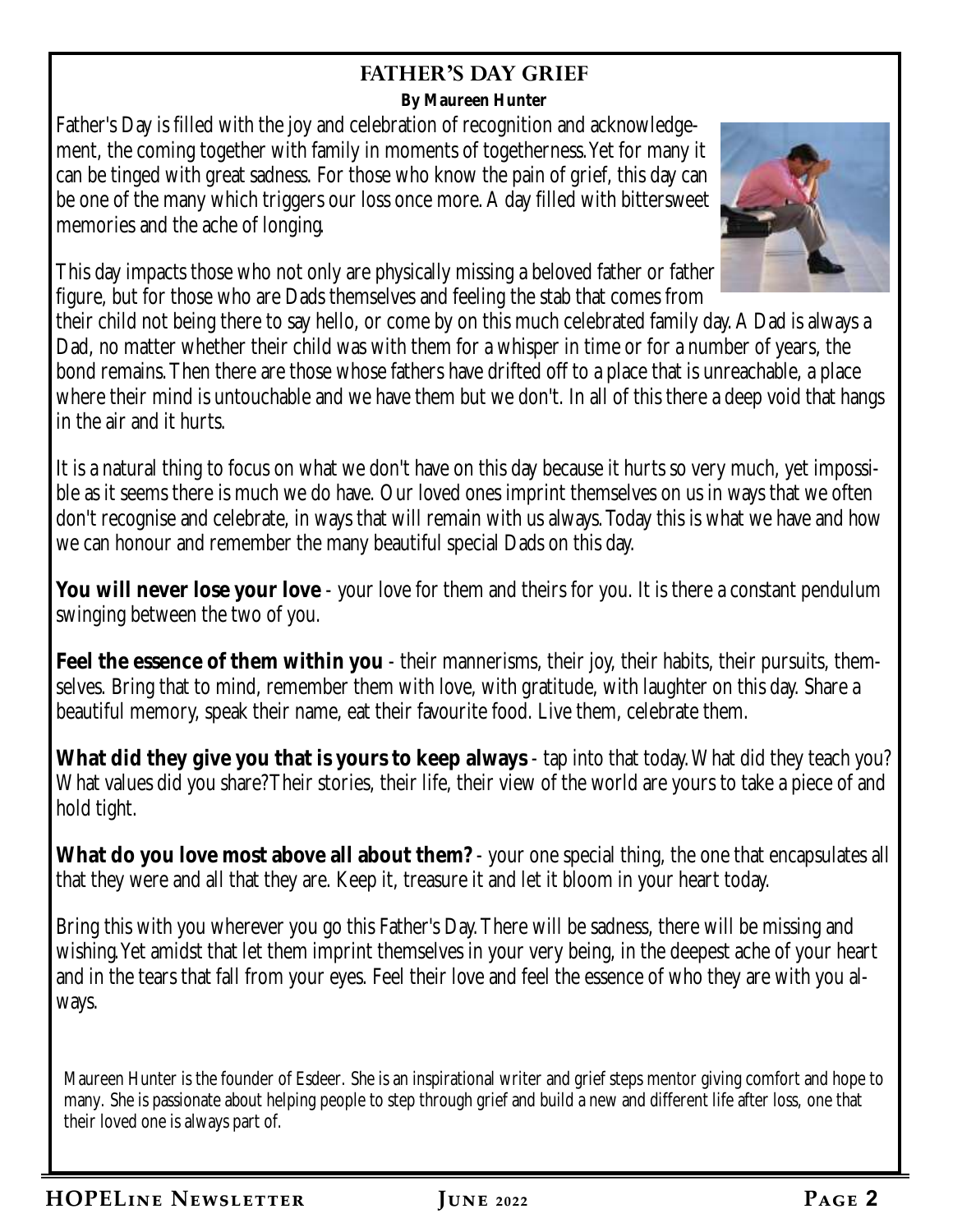

# **Summertime & Grief**



Summer is a season of mixed emotions for many families in grief. The end of school and afterschool activities can be a relief for some, especially if they struggled with having enough energy and concentration for class and homework. Others will miss the structure and social time that school and sports provide. For adults, summer might mean a less demanding schedule, but could also add the stress of finding childcare or having enough financial resources for camps and trips. Families may also wrestle with whether to continue summer traditions they shared with the person who died. These can range from special vacations they took each year to memories of simple things, such as watching the person mow the lawn or wear their favorite t-shirt. Similar to the approach of winter holidays, summer provides a great opportunity for families to discuss their hopes and expectations for the season. If you are the parent or caregiver for grieving children or teens, set aside time to talk about memories and traditions. Everyone might have different needs, which can require some negotiating and group problem solving. If one child really wants to go camping at their mom's favorite lake, but another doesn't, perhaps the one who doesn't can stay with a family member or friend while you go with the one who does. Reassure yourself and others that there is no right way to do summer and that it's okay to figure it out together.

**Here are two summer activities that grieving people of any age might find helpful:** 

- **Bubble Messages:** Bubbles are a great way to share memories and messages in a group or on your own, while also being outside. As a group, invite people to say a memory or a message to the person who died out loud or to themselves while they blow a bubble. This is also a good option for children to do on their own whenever they want to say something to the person who died.
- **Sidewalk Chalk Memories:** For this activity all you need is a sunny day, some chalk, and a sidewalk or driveway. Whether as a family or individually, people can draw pictures of summer memories with the person who died or write messages. For those who struggle with painful images or regrets, they can write or draw those and then use a hose or a bucket of water to wash them away. Acknowledging and then intentionally erasing those images and regrets may help lessen their intensity.

Whether you are eagerly anticipating or dreading the approach of summer, start with thinking through what's important to you and your family. Being aware of how structure, or the lack of it, affects children and teens is helpful. If you have a child who likes structure and the free time of summer is difficult, work together to come up with a daily schedule they can follow. You could also consider getting a special calendar they can write or draw on and put in all the scheduled events for summer. This visual reminder of what is coming up can help children to feel more at ease.

> **If you or someone you know has questions or concerns about the approach of summer, please contact us at 315-475-HOPE (4673)**



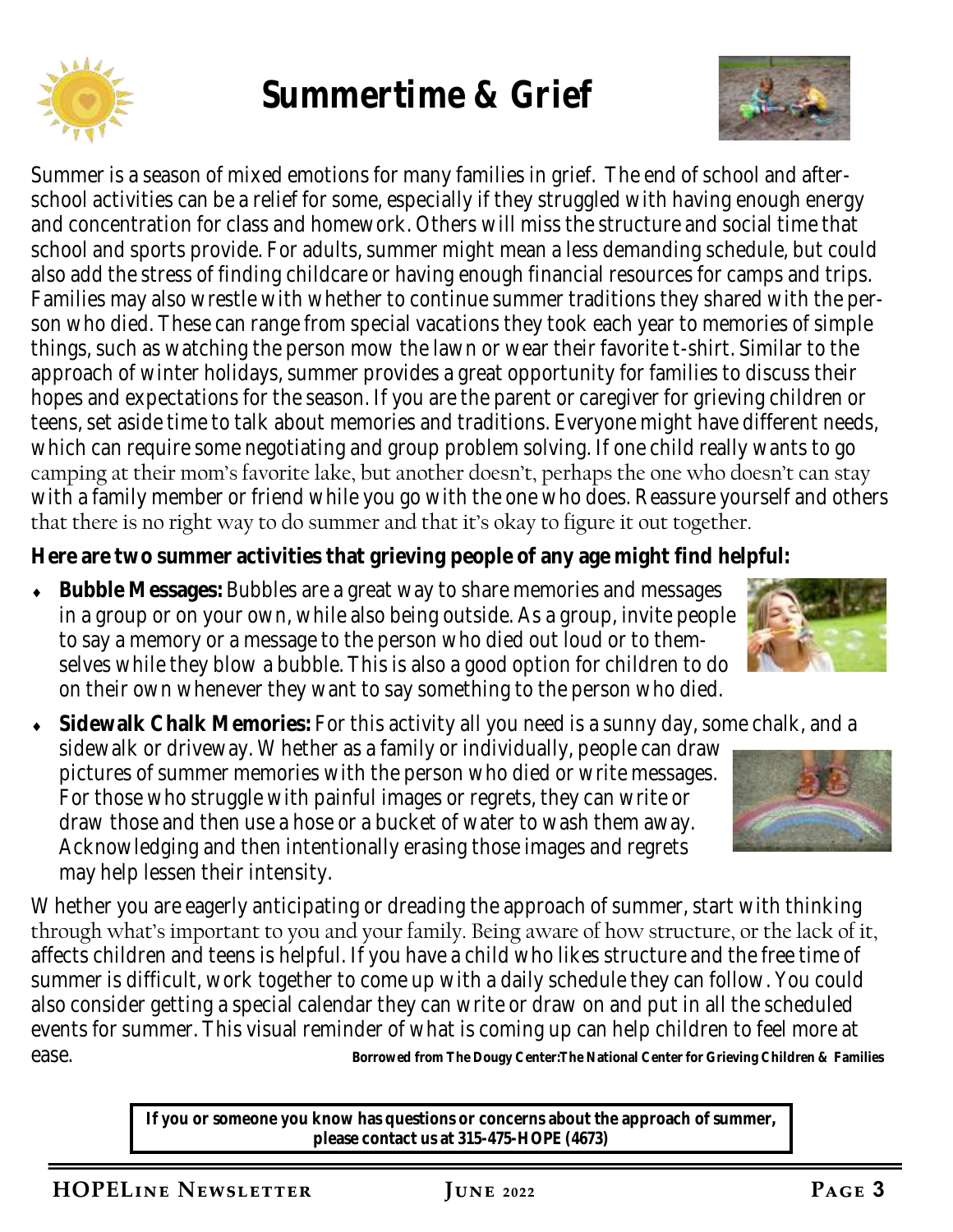

# *NEWS & UPDATES FROM THE STAFF*  **JUNE 2022**

Dear Friends– As you have already read, our **Founder/Executive Director Therese Schoeneck** has retired after almost 44 years of bringing HOPE to thousands of grieving children, adults and families in Central New York, across the country and throughout the world. Our newsletter has been sent via email to Australia, Canada, South Africa to name a few. Our book has also been purchased & shipped to Canada, Australia , France and England. Therese has left her mark on all of our hearts and those of the bereaved people she and HOPE have served. We wish her continued healing from her fall and a retirement filled with fun, family and peace! Love & hugs-**The Staff** 

Please keep in your thoughts & prayers...**Therese Schoeneck, Christy Dannible, Kathy Spencer, Christine Hart, Lanie Moses, Ann & Dan Emond, Kevan** and all our **first responders, medical staffs, essential workers** and **their families** in your prayers for good health during these difficult days. Please remember the Family of William "Bill" Schoeneck, David Schoeneck brother who died April 29th. HOPE Staff is keeping in prayer the staff of Francis House and the family of Sister Kathleen Osbelt who died on May 4th.

Long time **volunteer Jane Kwasigroch** died on April 15th. **Jane** was part of the monthly **HOPEline newsletter lunch ladies** for more than 10 years. Jane would donate a 3lb can of coffee every month. For years HOPE has not had to buy coffee for the office thanks to Jane. Our heartfelt thanks to her family for designating **HOPE** recipient of donations in memory of **Jane**.

Please welcome to **HOPE's family of** counselors/volunteers:

**Deb Jones**– Deb will be manning the phones and reception desk on Fridays

**Lynn Marinelli, Deb Lane & Joanne Downes—**have answered the call for additional counselors to help with the tremendous requests for one-on-one counseling at HOPE. Each have experienced the death of a loved one and sat in with HOPE's counselors to observe. They are ready to bring HOPE to our grieving clients. If

you would like to schedule a session with our dedicated counselors or volunteer at HOPE's Center please call HOPE at (315)475-HOPE(4673)



**Remember when you shop AMAZON use AMAZON SMILE and choose HOPE FOR BEREAVED - the Amazon Smile Foundation donates back .05% of your purchase price on eligible products to HOPE! https://smile.amazon.com/** 



Volunteens.

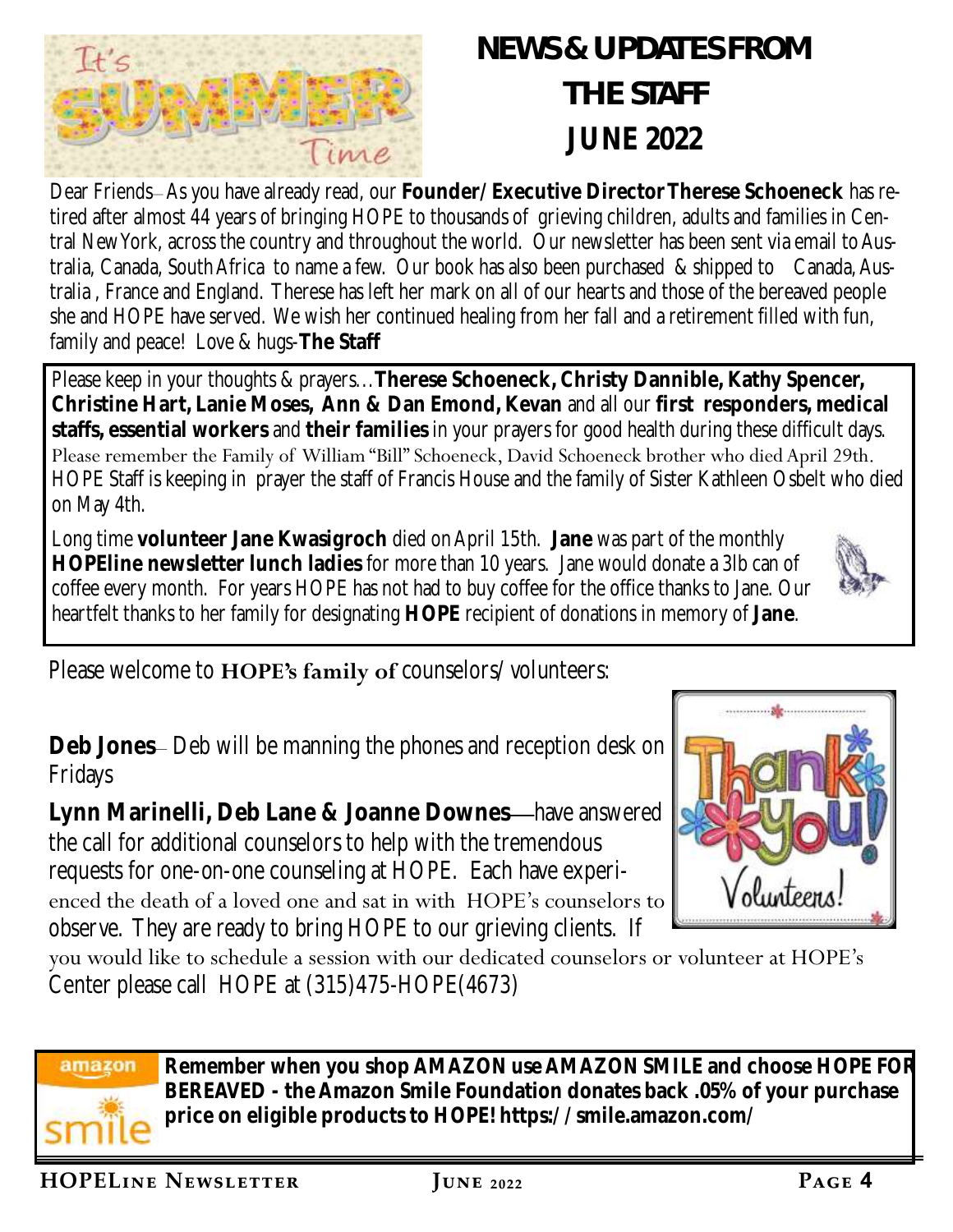

 $Hope$ For Youth

 $6/2022$ 

Dear Friends,

There are points A in our journey when our grief is like a thunderstorm. The clouds in the sky build up and get darker. 233 It becomes windy, and we next feel a few big raindrops. Odd Soon, it is pouring, and there is a lot of thunder and lightning, & It can be scary for a while! I'D Our feelings in grief can be scary when we have a lot of clashing and noise inside of us. During a thunderstorm, we need shelter, and go to a safe place until the storm passes. In our griefjourney, that safe place can be with a loved one or in a comfortable place. Then we can do things that help us feel better. Eff The thunderstorm soon passes, and the rainbow and sun of come out again! Love,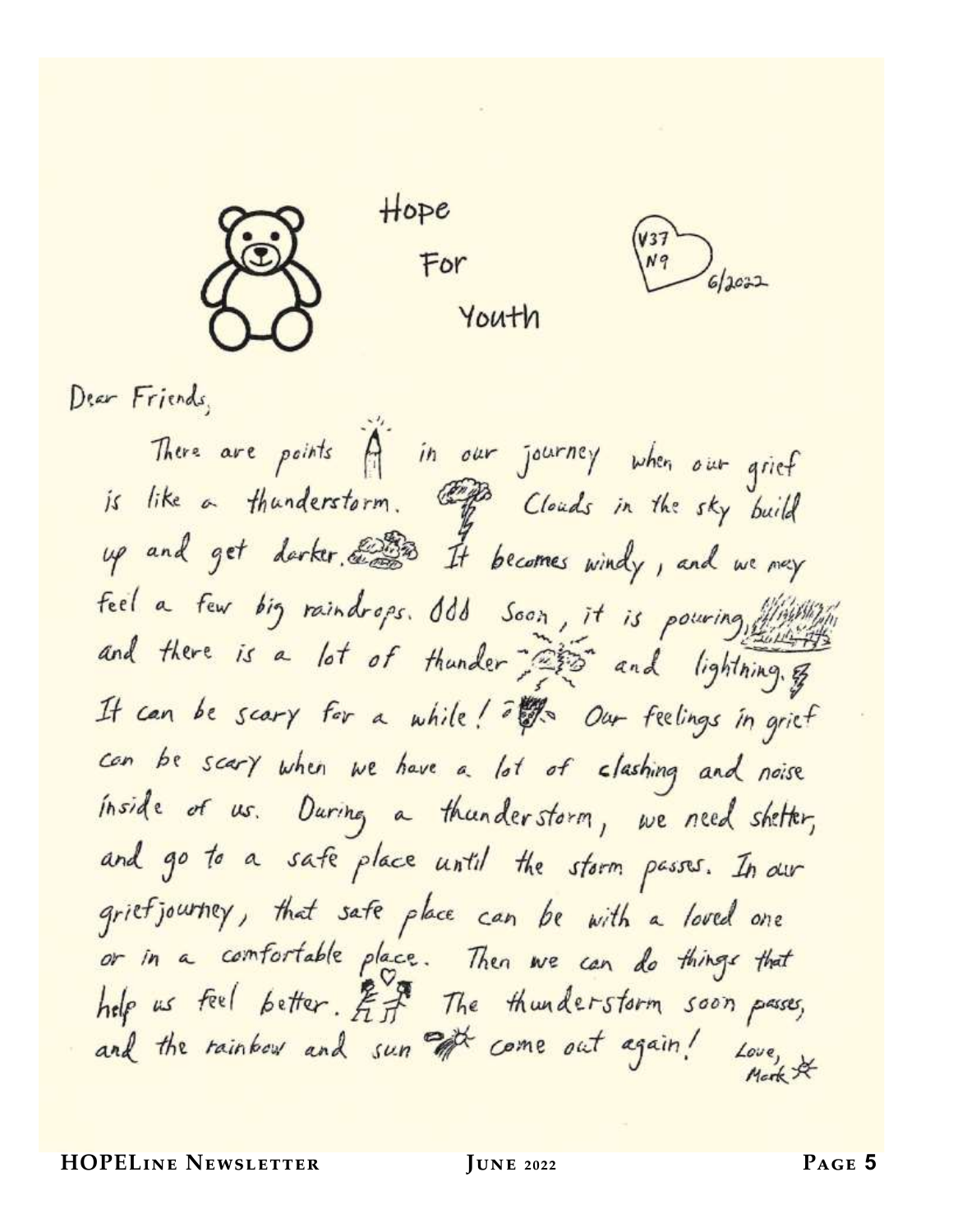



Dear Friends, Vol 1 #3 6/2022

We have all seen and heard that we should reach out to others when we are hurting, and talk to someone about those feelings. This is especially true for those of us on our griefjourney. Why is it so important to let our feelings out? First of all, it is dangerous to ignore our feelings, or pretend they aren't there. Negative feelings don't just eventually evaporate. Instead, they will stay inside of us and fester, until we begin to feel "stuck". Working through these feelings by ourselves without help rarely leads to a good outcome. "Just get over it" is bad advice!

What happens when we allow our negative feelings to remain inside? It is like a food item that sits on a shelf for too long, and becomes rotten. In some cases the food might look OK, but underneath, harmful bacteria are raging and growing. Eating spoiled food can cause us to get sick (or worse)! In grief, sadness that grows inside unchecked can turn into depression. Anger can become bitterness, and guilt can lead to apathy. Depression, bitterness, and apathy unresolved could lead to hopelessness, and then to despondency. We then risk making poor and unhealthy choices. When we deal with feelings such as sadness, anger, and guilt as they occur, we will be able to work through our griefjourney in a much healthier way. Coping with our feelings in grief will make us stronger and live better!

Take Care,

-Mark

Since this is **your** newsletter, feel free to forward your questions, comments, and ideas to **mail@hopeforbereaved.com**

**HOPELine Newsletter June 2022 Page 6**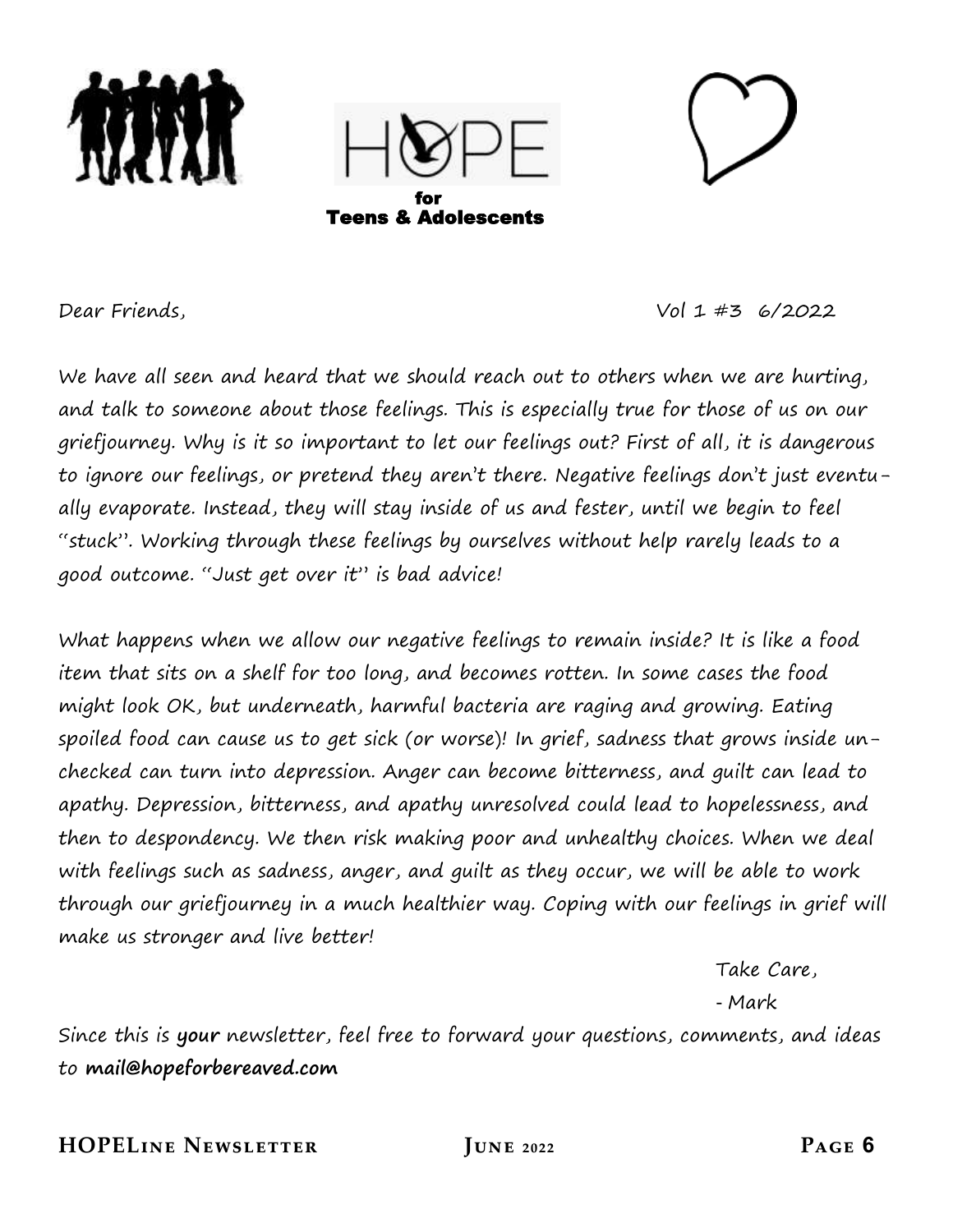

2 nd Thurs. June 9th \***Oswego** Gen. Group

2<sup>nd</sup> Tues June 14th HOPE For Family & Friends

3<sup>rd</sup> Weds. June 15th Bereaved Parents & Infant Death

4 th Wed June 22nd Suicide

4th Thurs. June 23rd. \***Oswego** Gen. Group

4th Tues. June 28th Death By Drug Overdose

 *Other Support Group Meeting Times* 3rd Wed June 15th 10am to noon (seniors) DAYTIME GROUP FOR WIDOWS/WIDOWERS Meetings are held at HOPE's Center,

\***HOPE For Bereaved-Oswego** groups meet at Christ the Good Sheperd 129 E. 4th St. Oswego

One-on-one counseling– Call HOPE (315) 475-4673 (HOPE) for an appointment. Can be done in person or by phone. No charge for counseling, but donations are welcome.

If you would like to help collate the HOPEline newsletter, spend time with friends & enjoy a lunch prepared by the staff, it is held on the 2nd Tuesday of each month, 10am to usually 1 and that includes time for lunch.

**HOPELine Newsletter June 2022 Page 7**